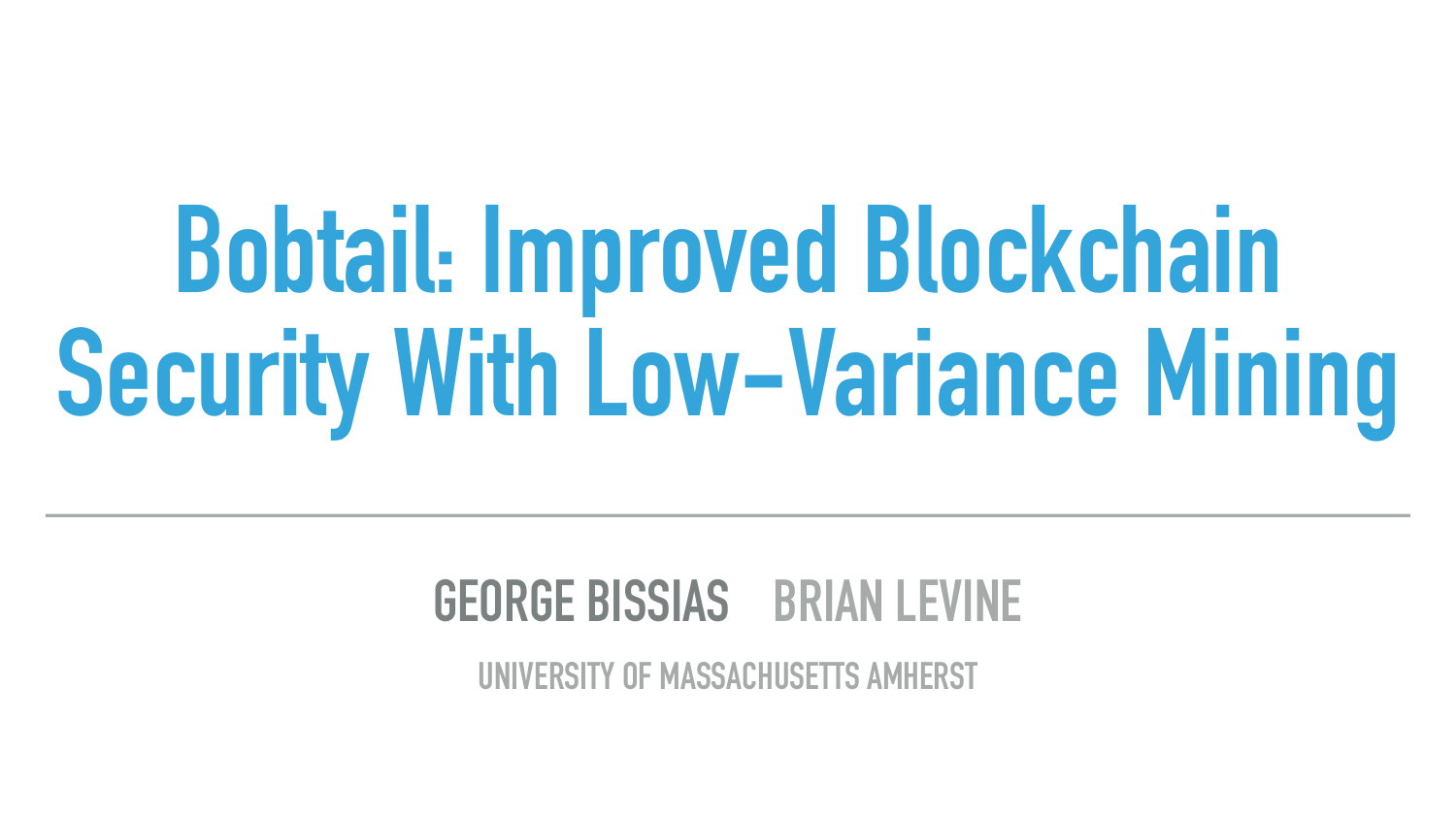#### **Compressed Review of Blockchains**





- ▸ We focus on *public* / *open* blockchains that use proof-of-work (PoW)
- ▸ *Decentralized* and *distributed* ledgers
	- ▸ Ledger comprises set of transactions
	- ▸ Financial, logistical, legal, …
- ▸ PoW: not the only approach, but most popular and relatively easy to analyze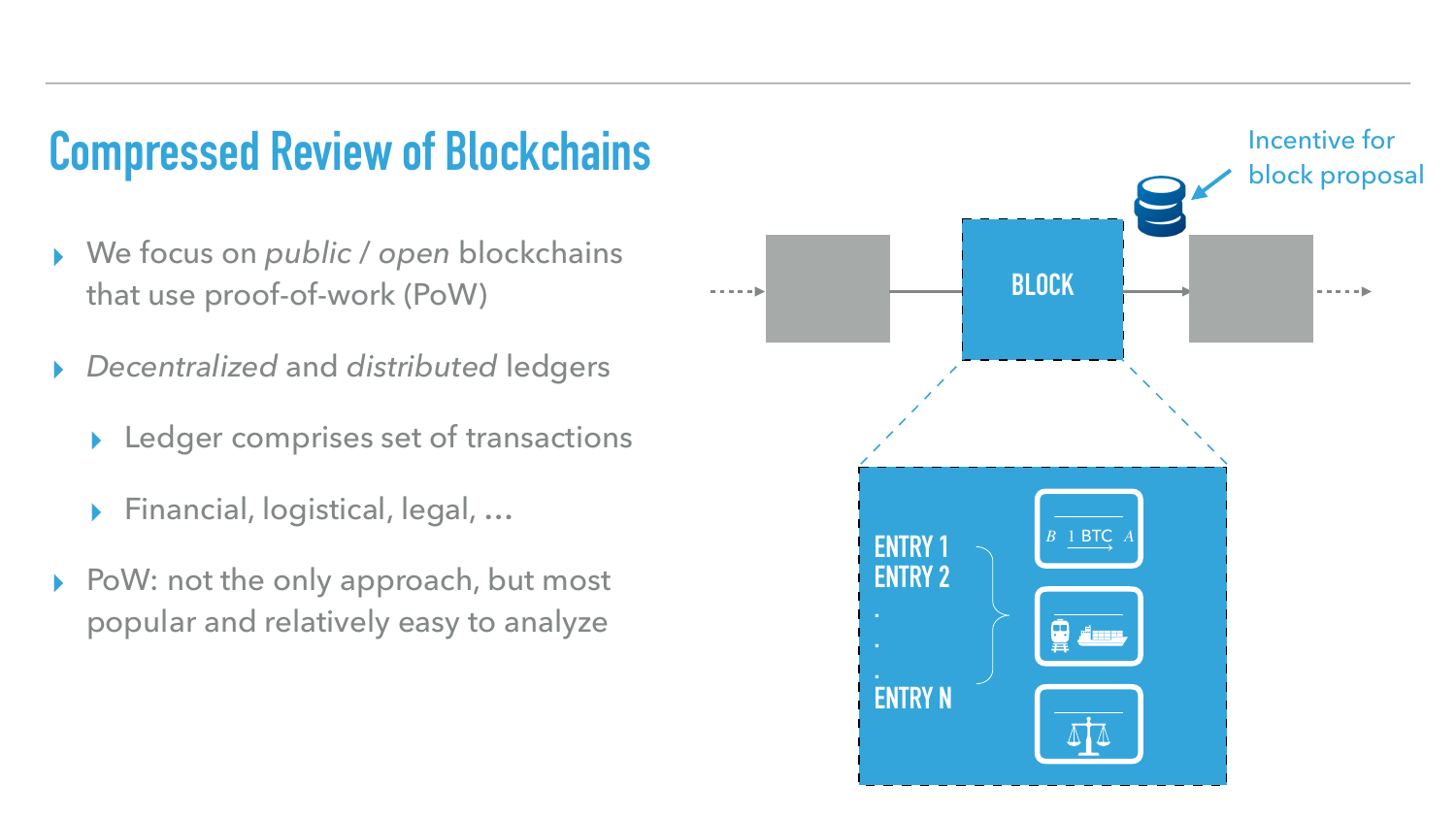### **Proof-of-Work Mining Basics**

- ▸ Miners repeatedly hash block header
- ▸ Hashes are within [0,*S*]
- ▸ A block is mined when hash falls below *t*
- ▶ Block time *T* is function of hash rate *h* (seconds)
- ▸ Convention is to extend longest chain

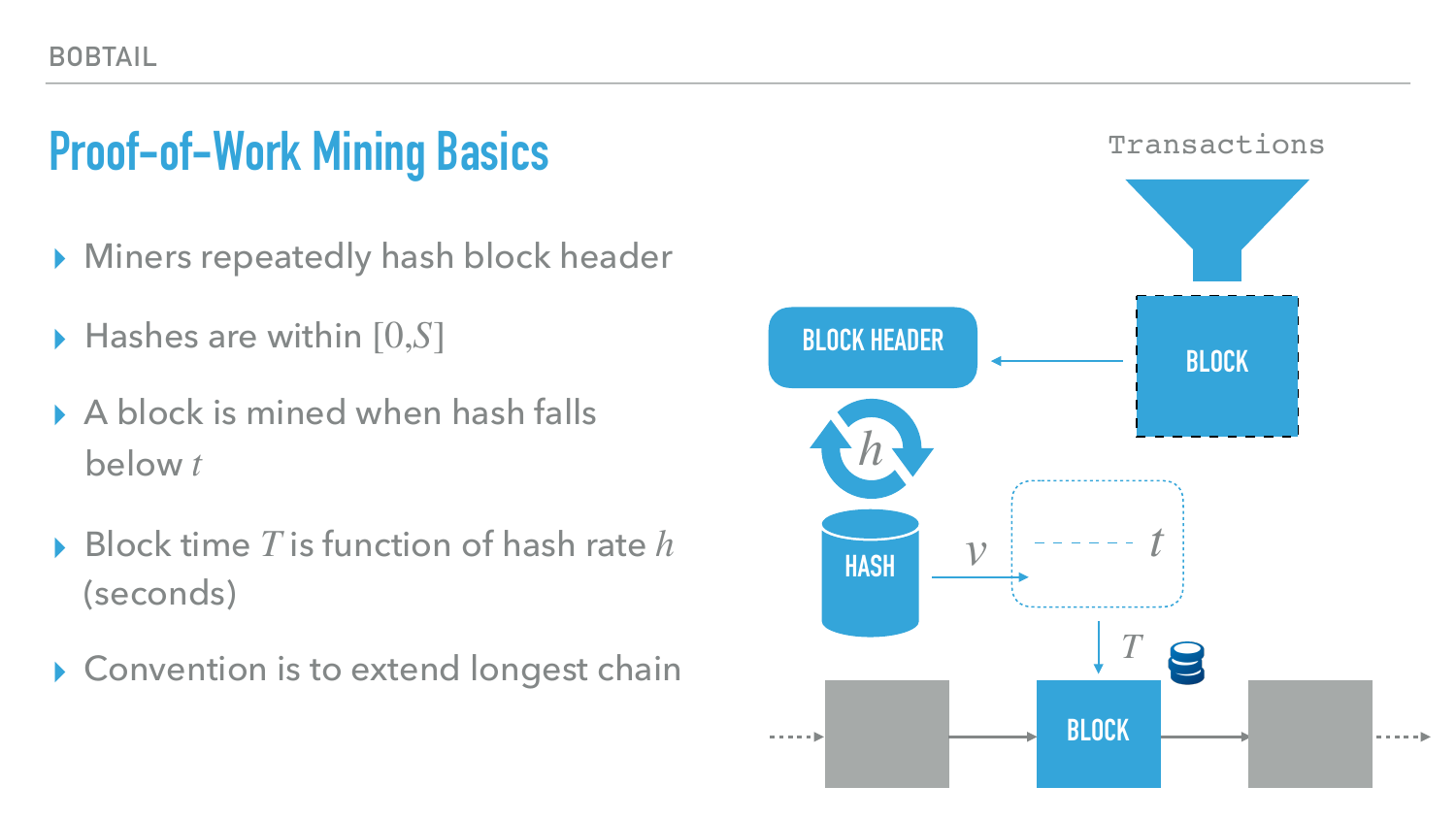▸ Miners "draw" numbers until they cross threshold 5



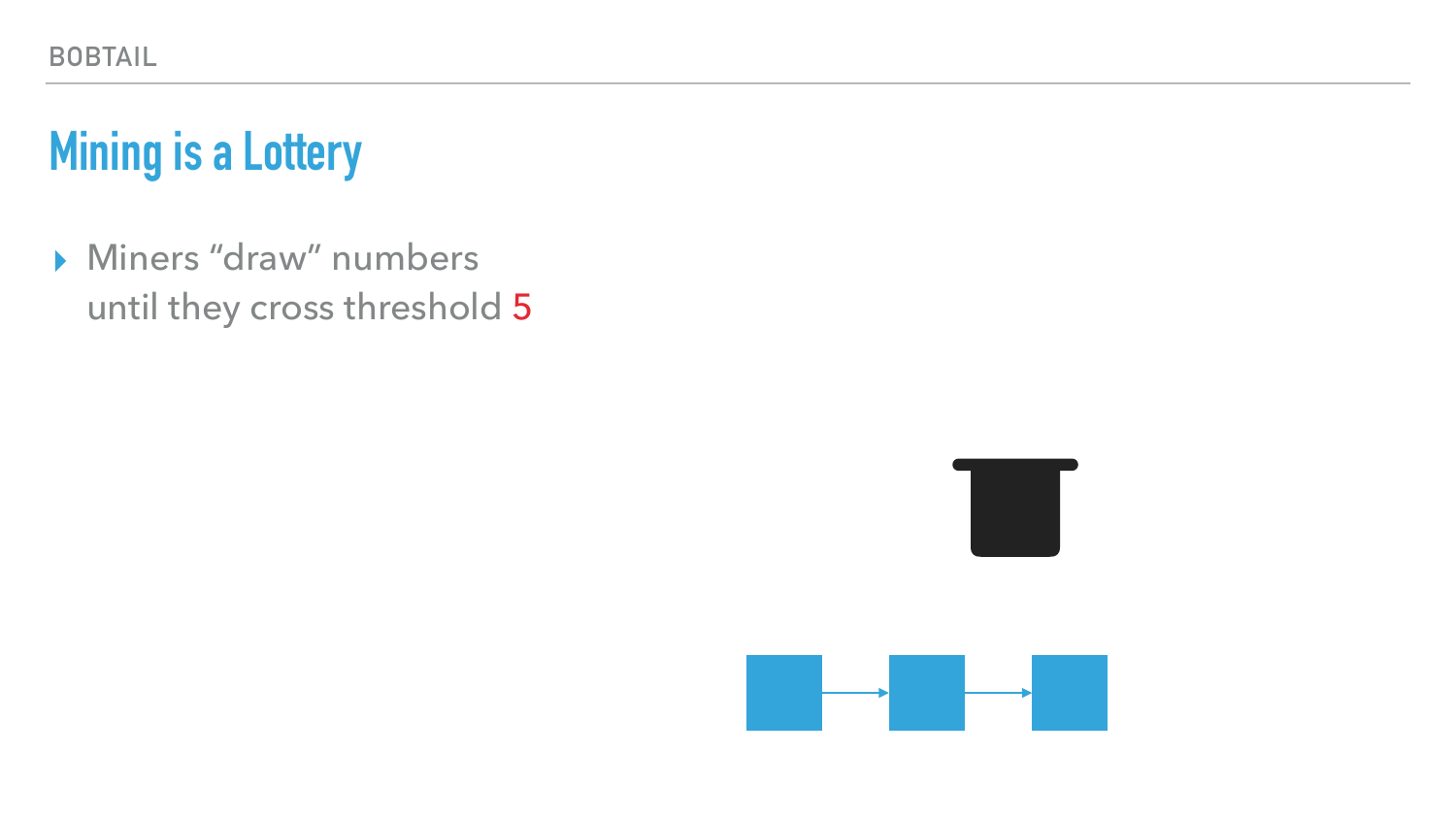- ▸ Miners "draw" numbers until they cross threshold 5
- ▸ Each draw "costs" a hash

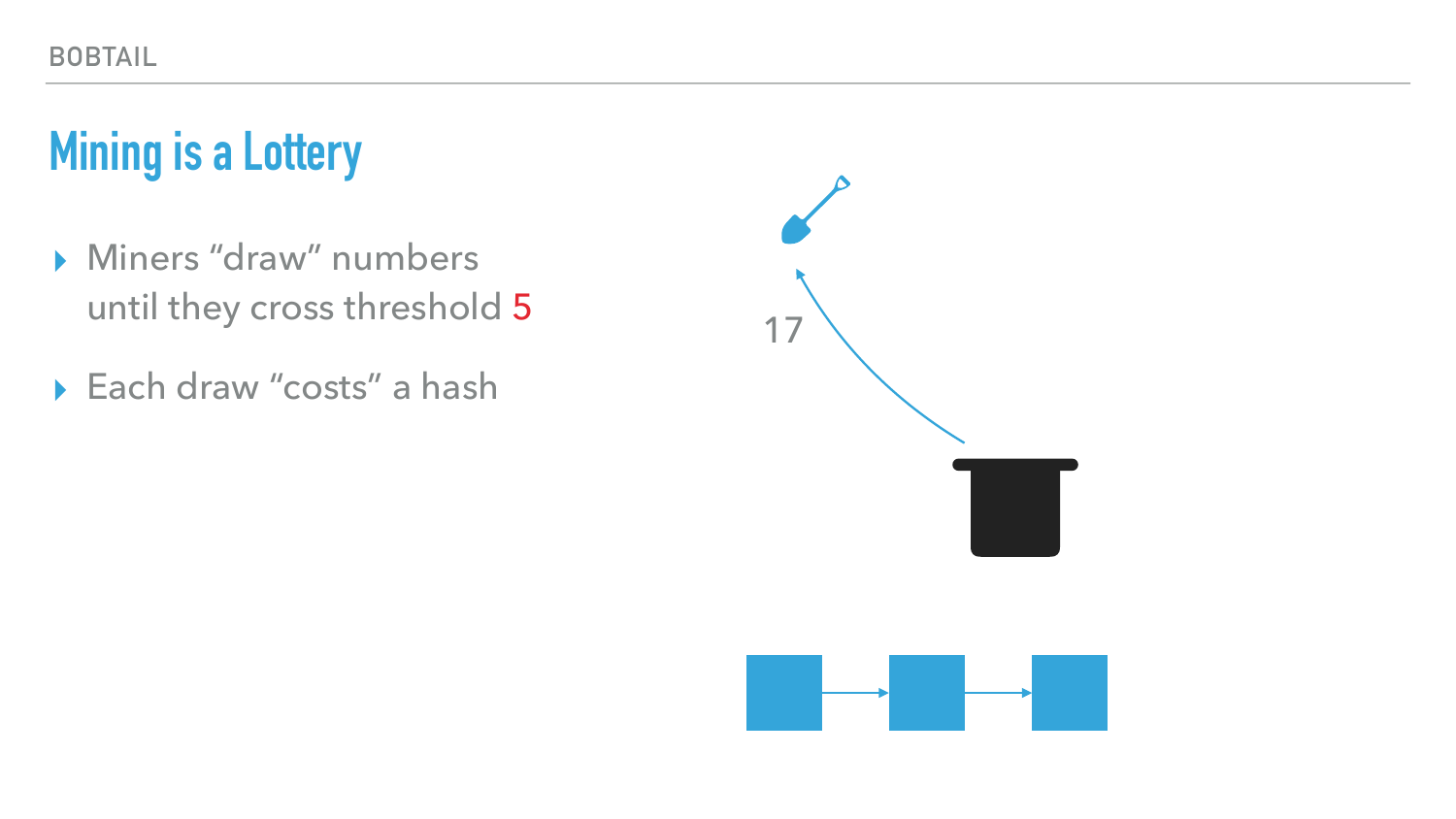- ▸ Miners "draw" numbers until they cross threshold 5
- ▸ Each draw "costs" a hash

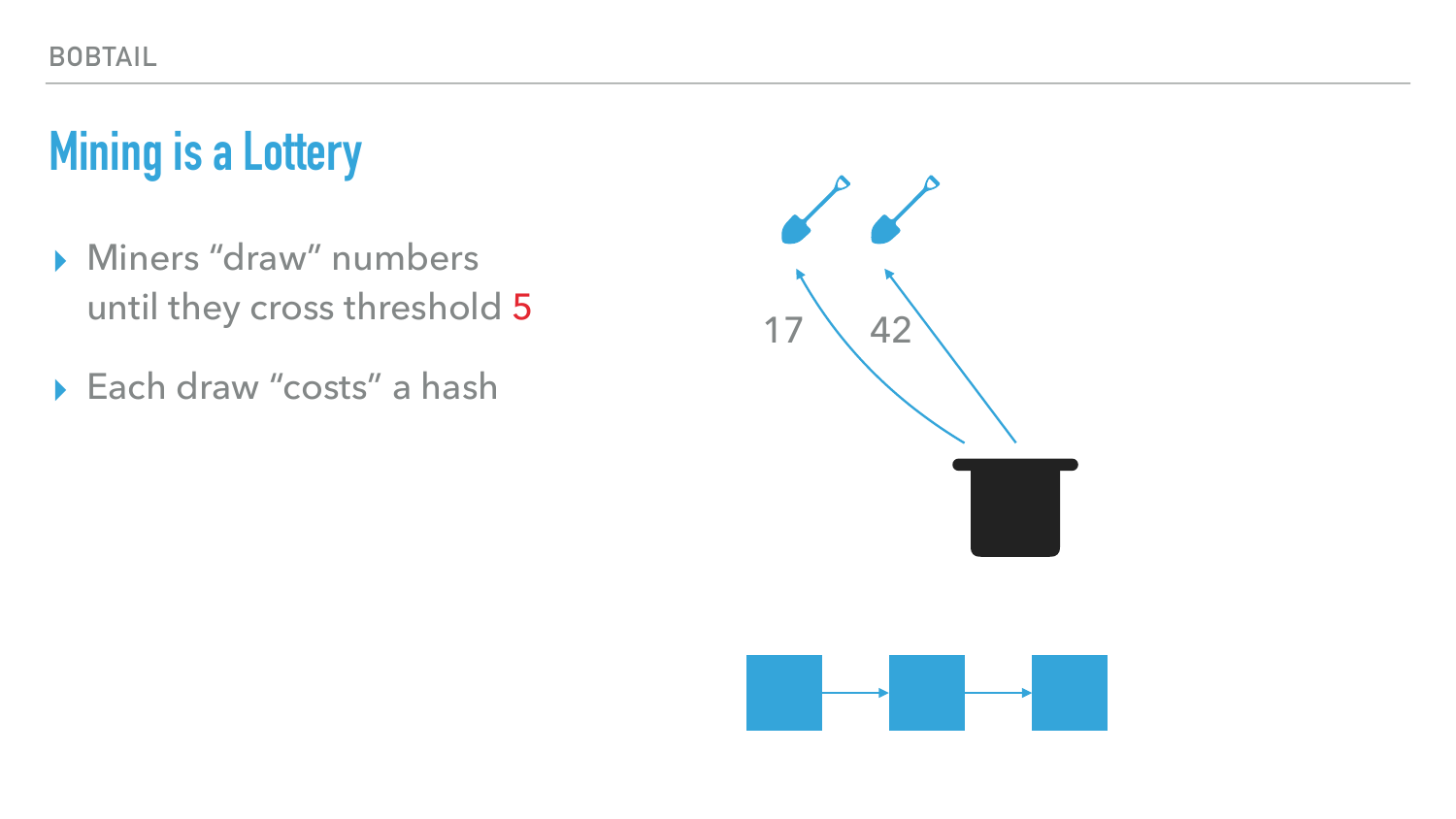- ▸ Miners "draw" numbers until they cross threshold 5
- ▸ Each draw "costs" a hash
- ▸ First to cross threshold wins
- ▸ Winner receives a reward and proposes a block

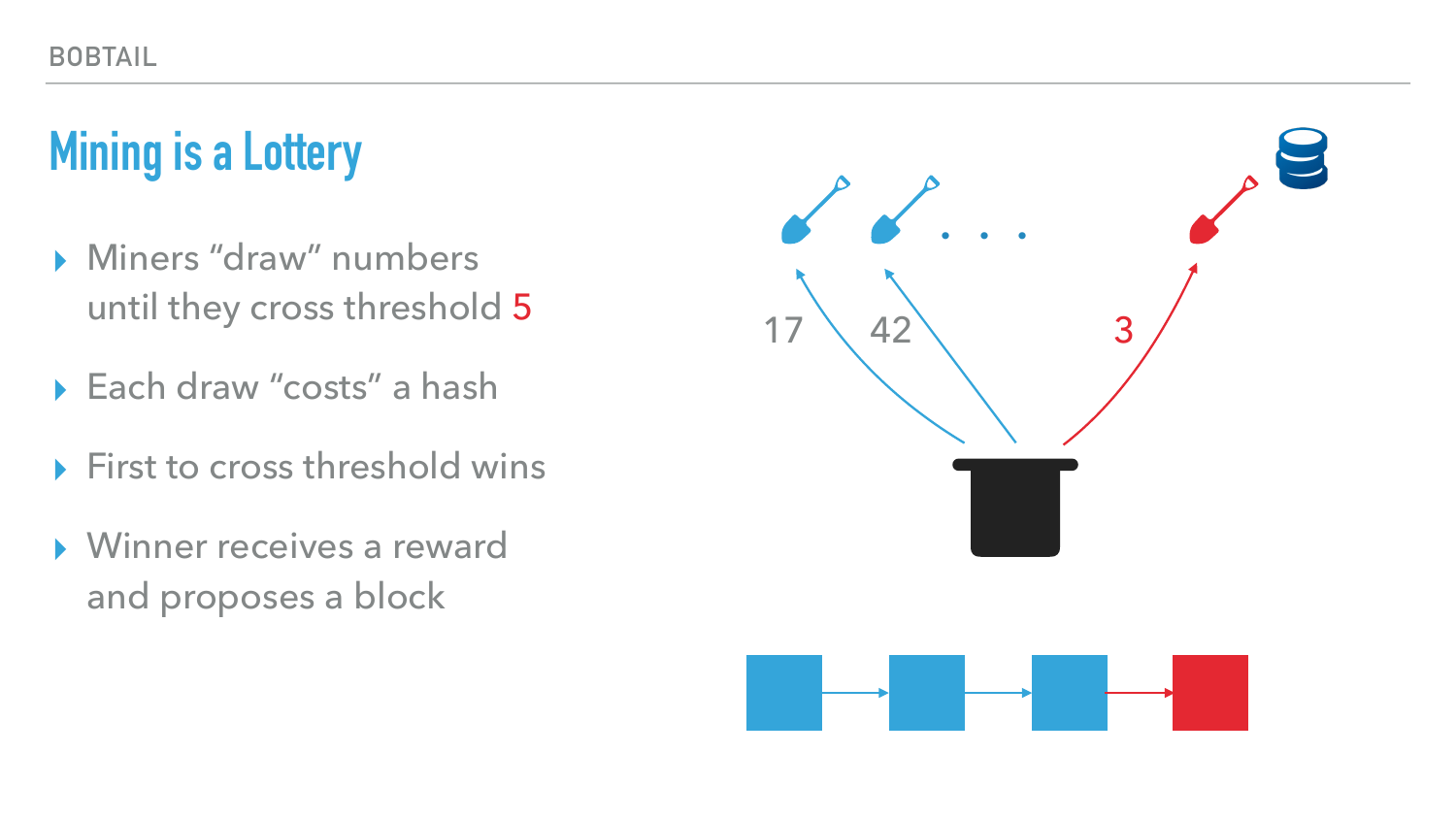- ▸ Miners "draw" numbers until they cross threshold 5
- ▸ Each draw "costs" a hash
- ▸ First to cross threshold wins
- ▸ Winner receives a reward and proposes a block
- ▸ Game repeats

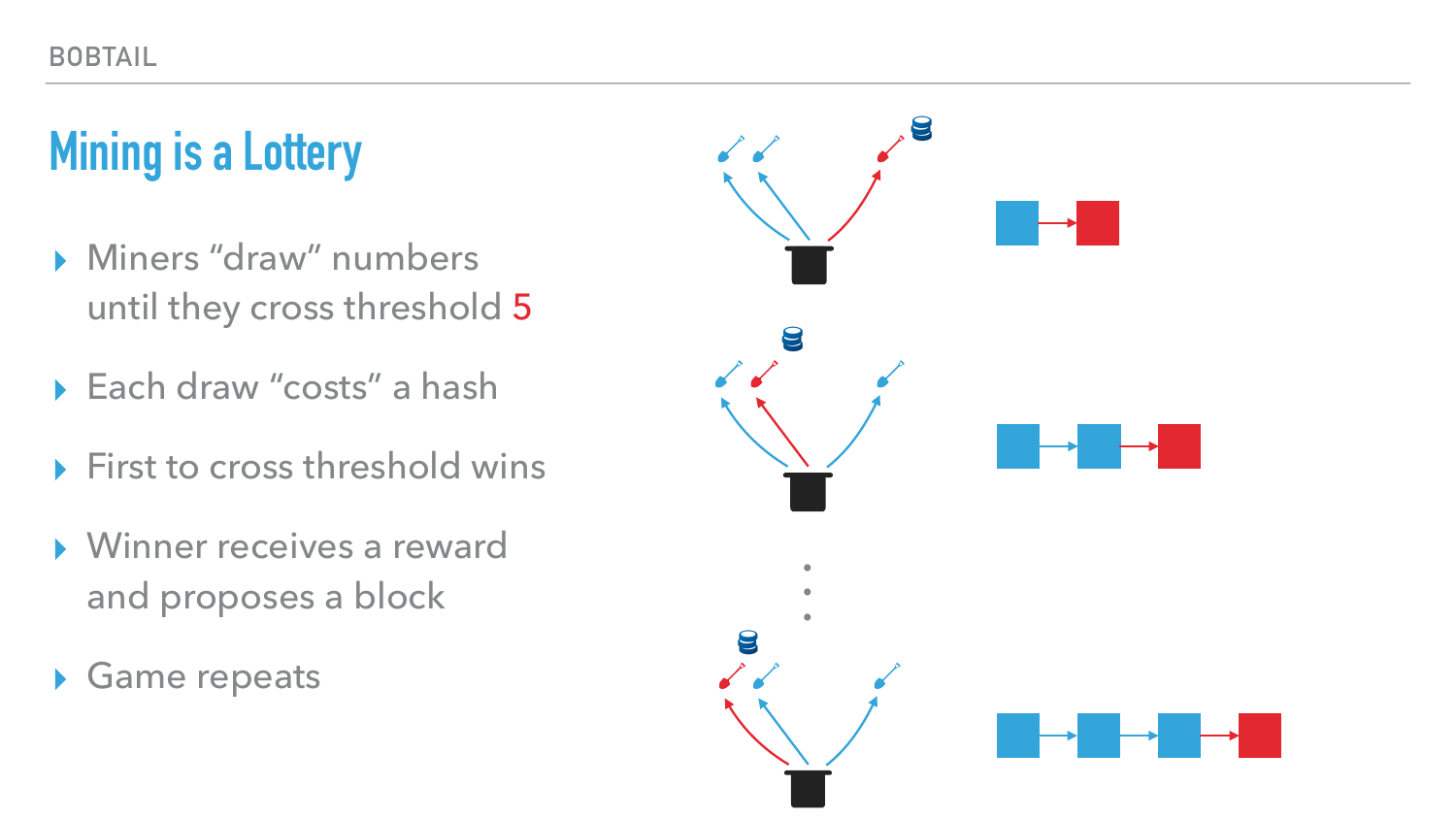#### **Mining statistics**

- ▸ Time to draw below threshold is approximately Expon ( *T q* )
- ▸ 20% miner expects to take 4 times as long to mine a block as others



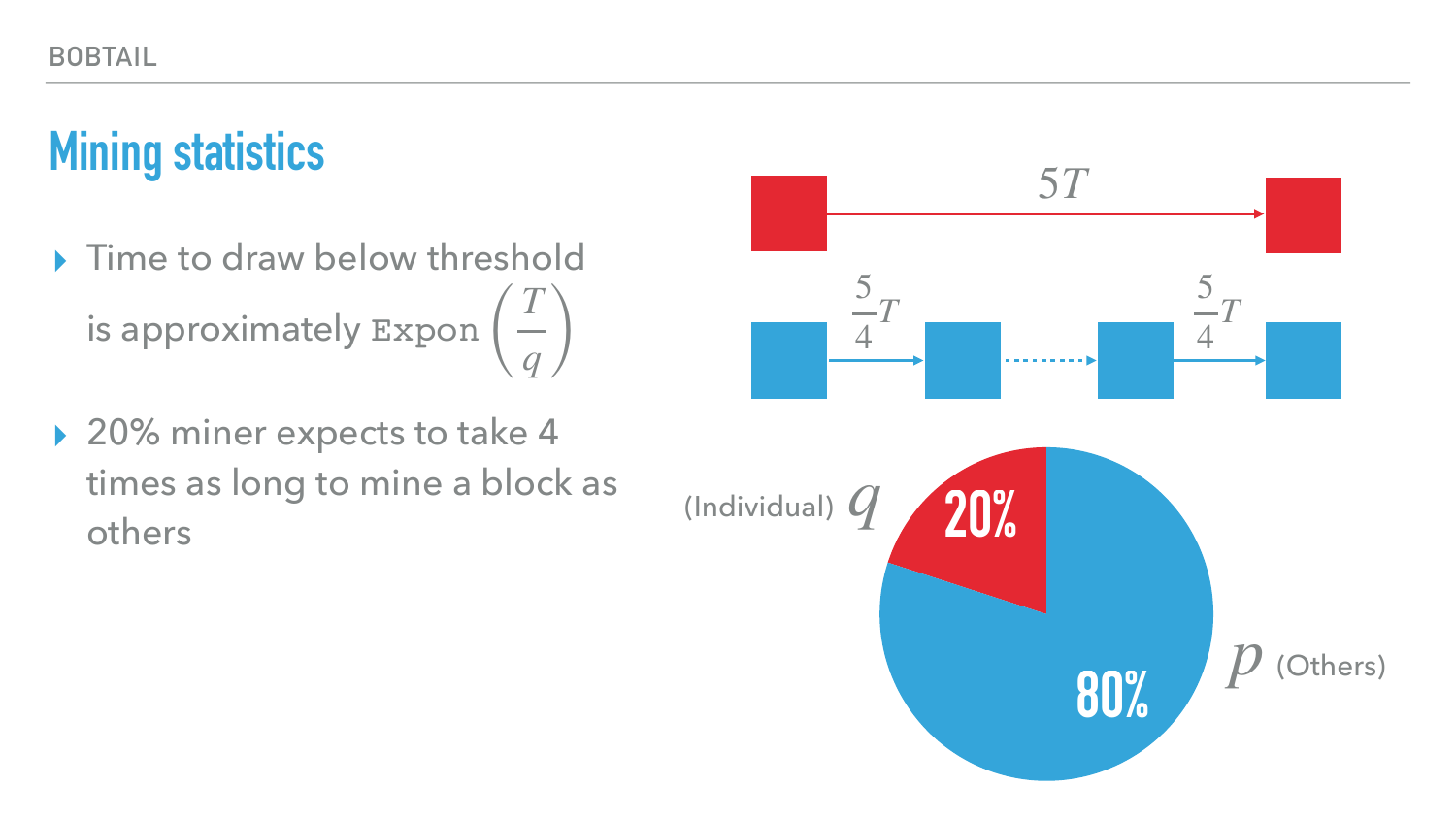#### **Double-spending Attack**

- ▶ Alice trades car for 1 BTC
- ▶ Transaction appears in block 1
- ▸ Assumes majority are mining chain
- ▸ Alice knows about law of large numbers
- ▸ Goods are released only once payment has *z* "confirmations"

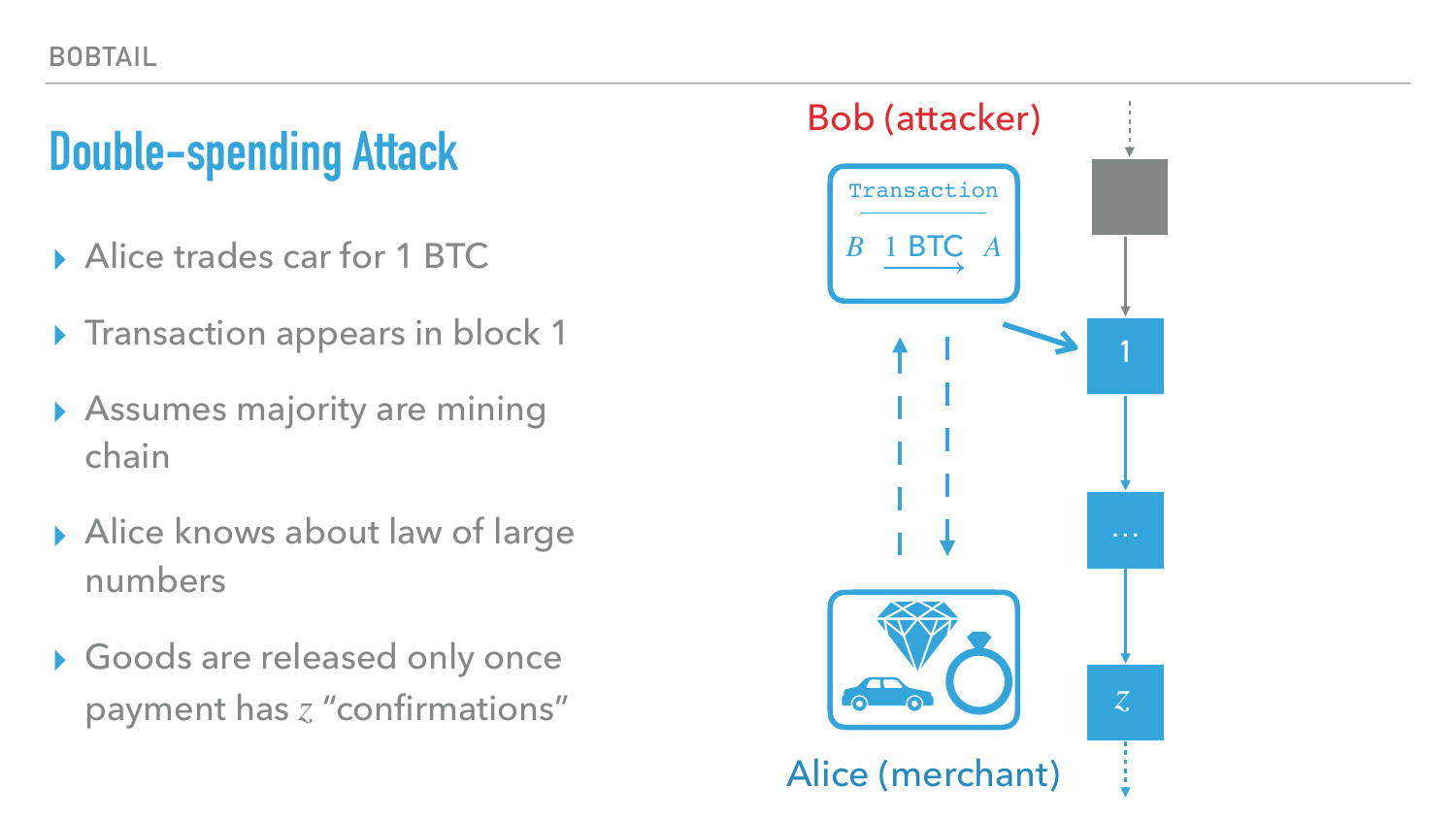### **Double-spending Attack**

- ▸ Bob steals goods if red chain grows longer than blue
- ▸ Relies on high variance of the exponential distribution
- ▸ **Goods worth more than cost of attack?**



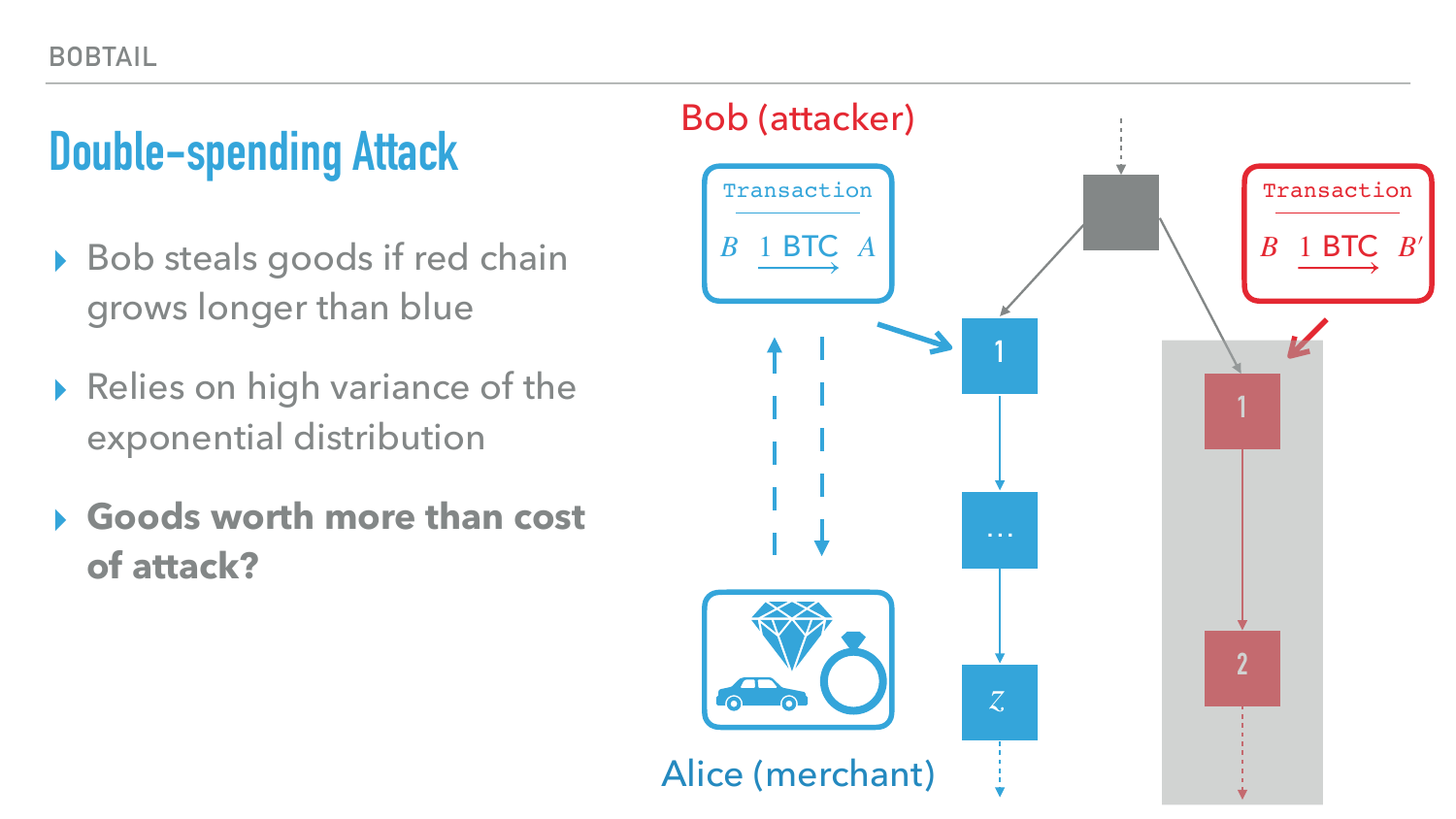#### **Attack Success Probability**

- ▸ Attacker needs to get ahead by at least one block sometime after the first *z* blocks
- ▸ Even a 20% miner has 5% chance of winning after 6 blocks



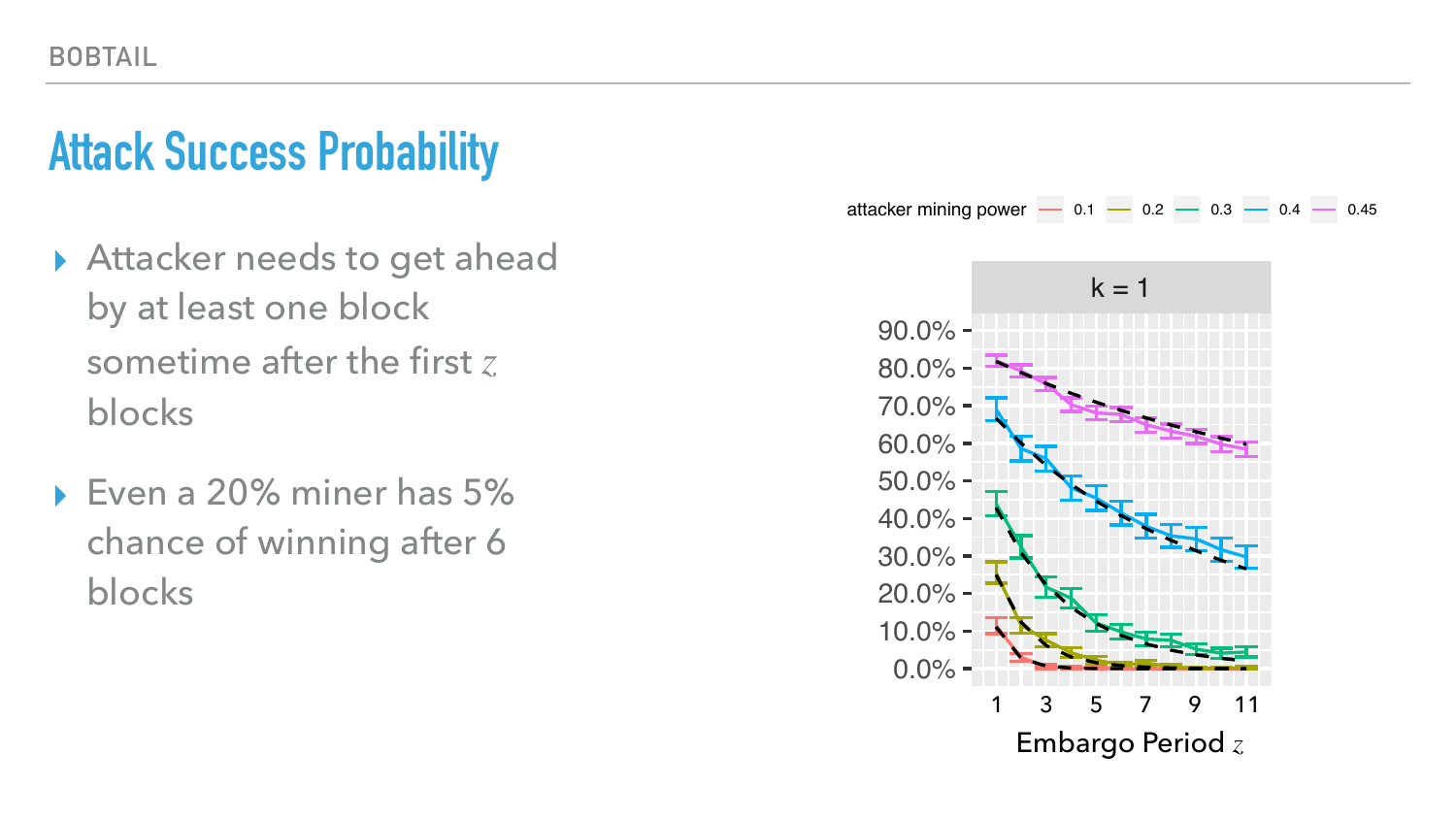#### **Bobtail Protocol Details**

- ▶ Assemble a block containing transactions
- ▸ Hash header as usual to generate "proofs"
- ▸ Disseminate proofs that are "low enough" to neighbors
- $\blacktriangleright$  Maintain queue of lowest  $k$  proofs
- $\rightarrow$  Assemble  $k$  proofs whose mean is below  $t$
- ▶ Each proof miner receives reward

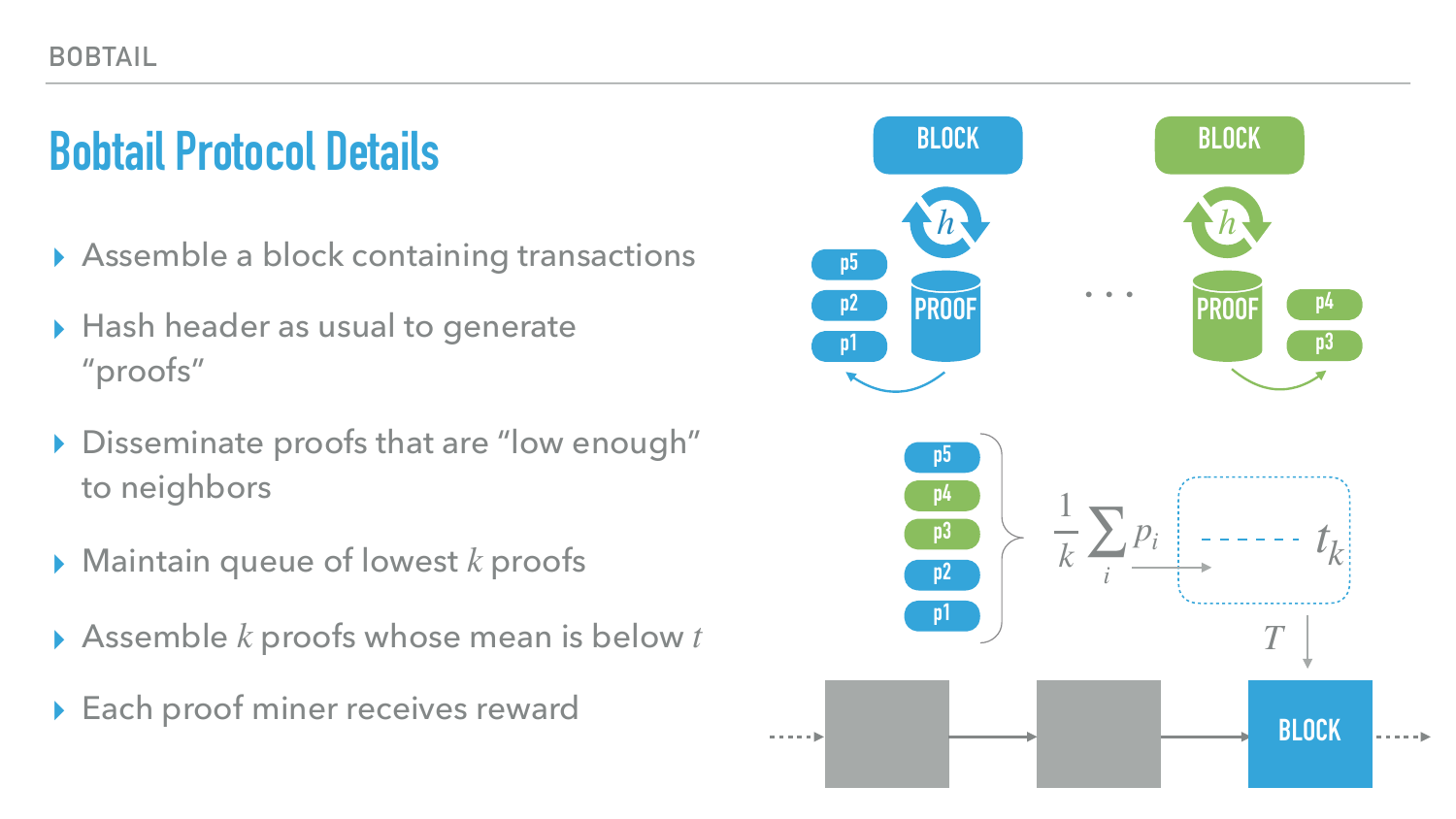▸ Miners draw numbers until the average of any 2 cross threshold 5



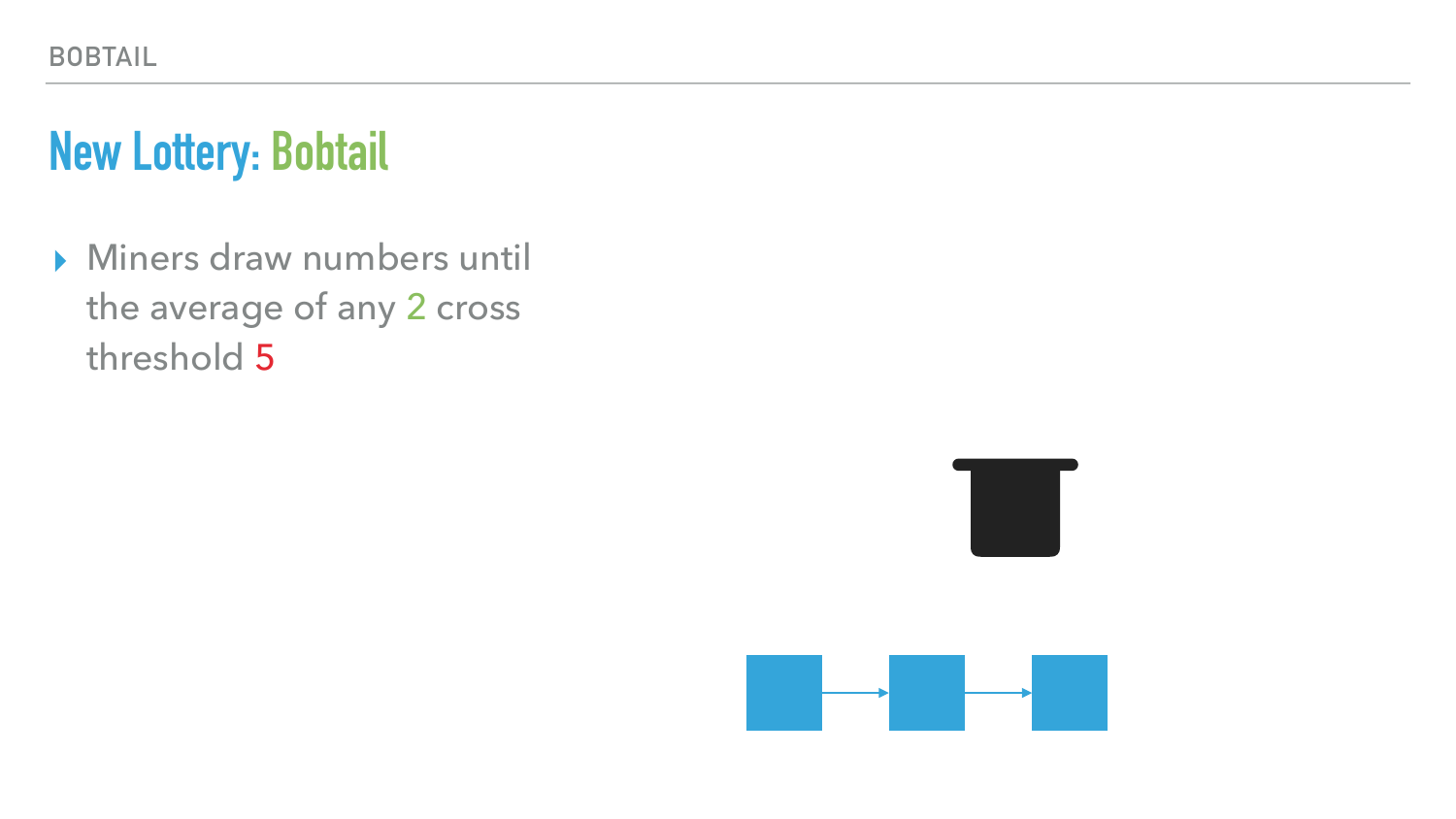

- ▸ Miners draw numbers until the average of any 2 cross threshold 5
- ▸ Each draw still "costs" a hash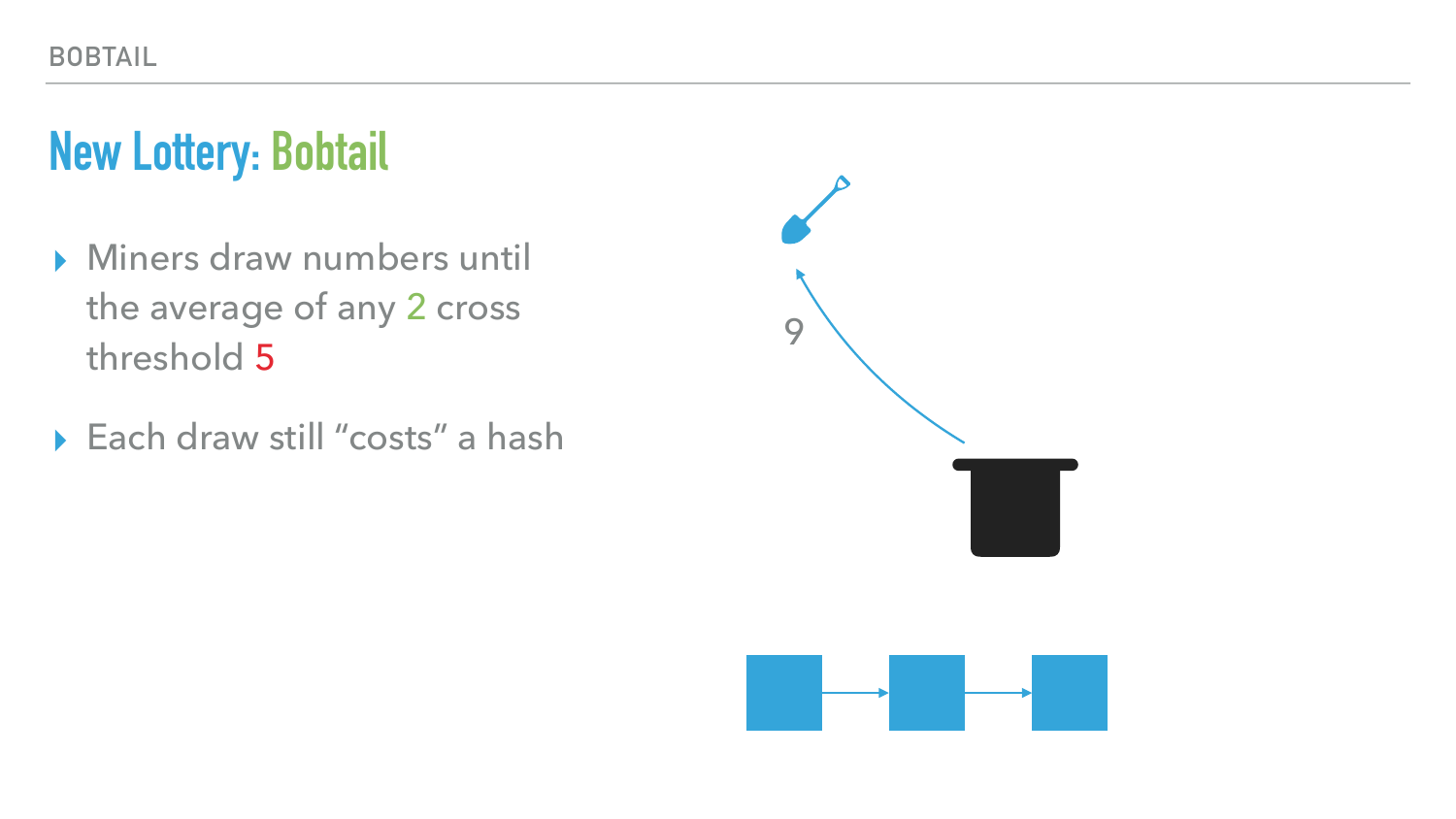

- ▸ Miners draw numbers until the average of any 2 cross threshold 5
- ▸ Each draw still "costs" a hash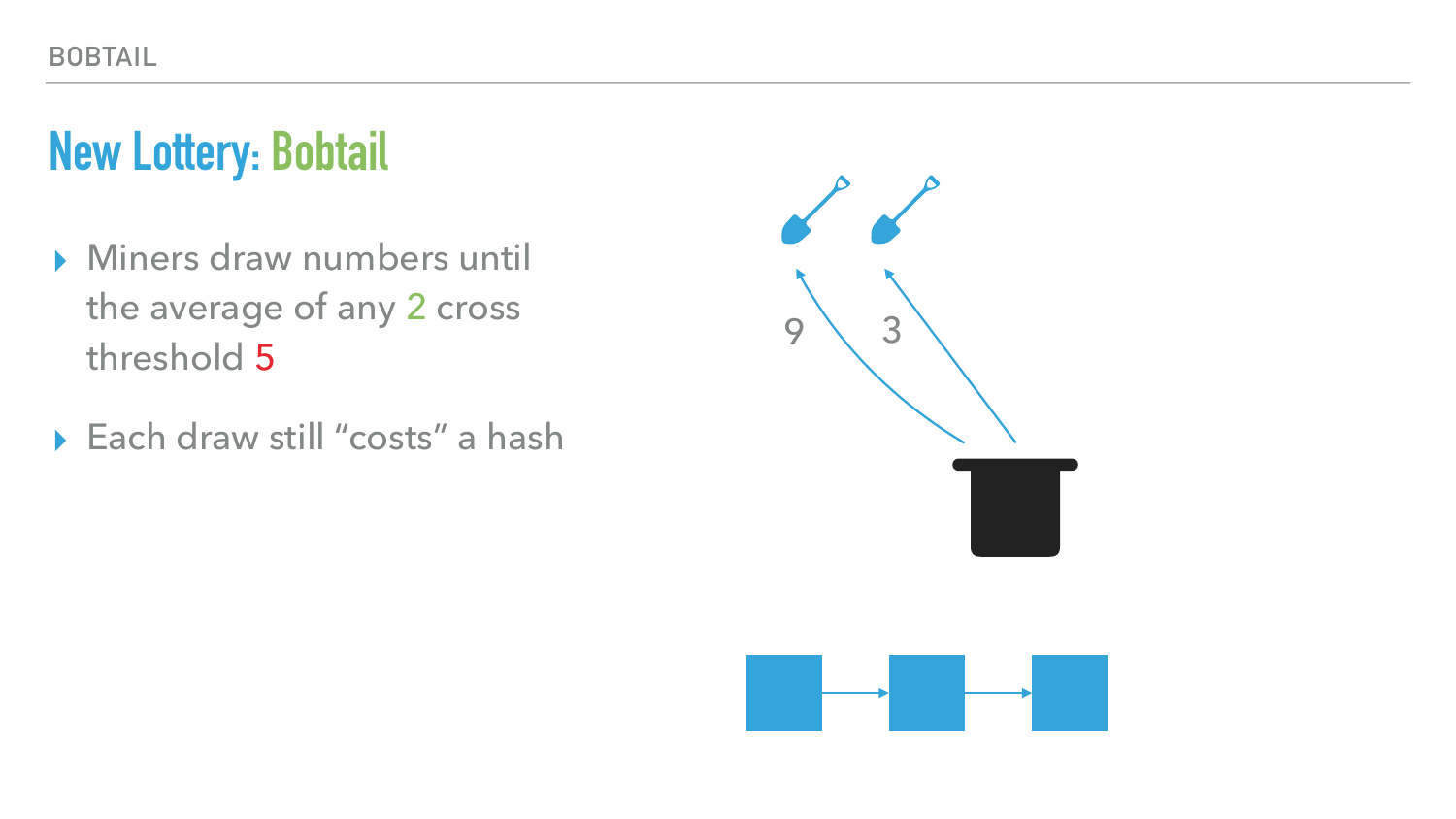

- ▸ Miners draw numbers until the average of any 2 cross threshold 5
- ▸ Each draw still "costs" a hash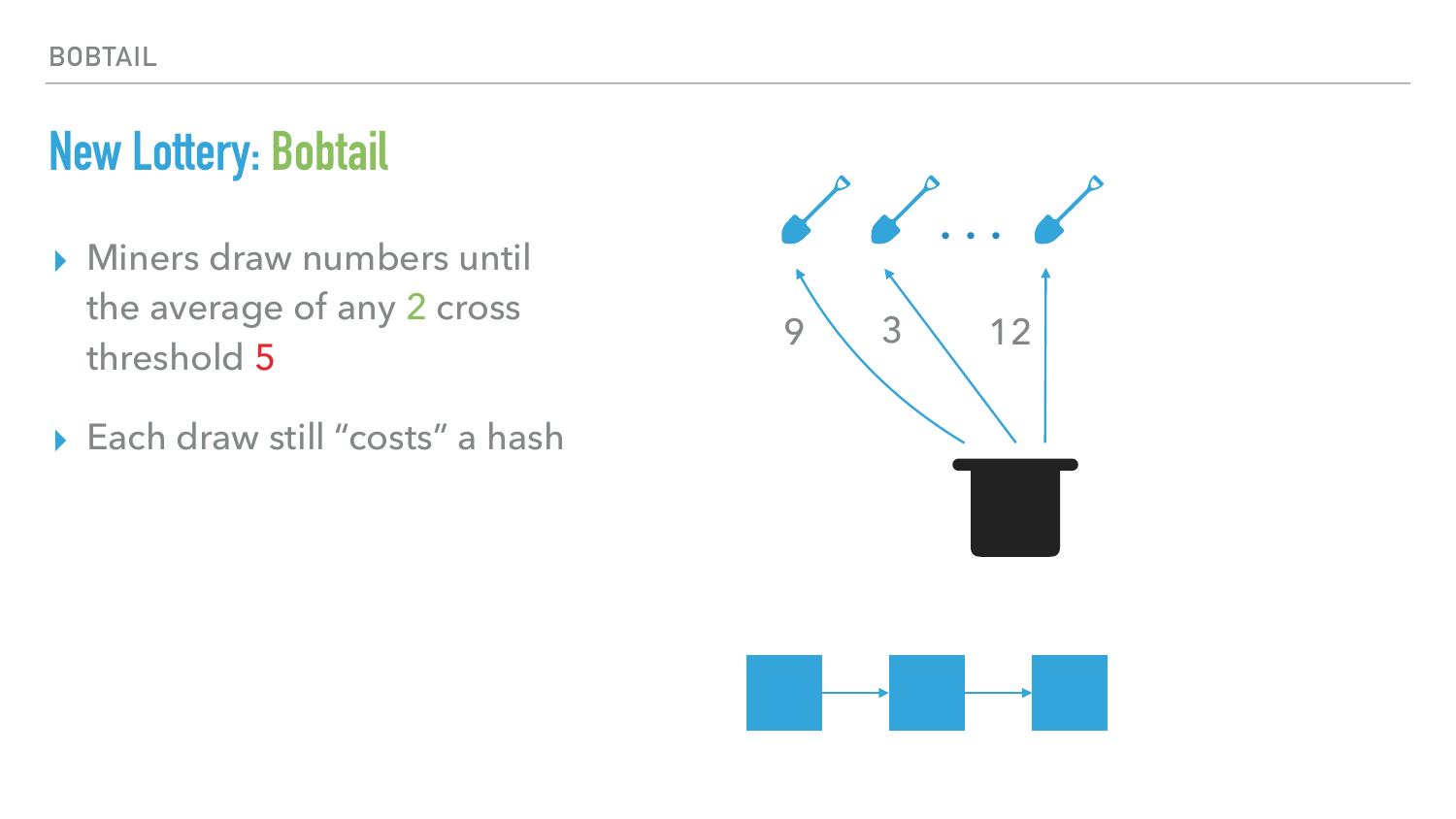- ▸ Miners draw numbers until the average of any 2 cross threshold 5
- ▸ Each draw still "costs" a hash
- ▸ First 2 to cross threshold win
- ▸ Winners receive a reward and lowest proposes a block

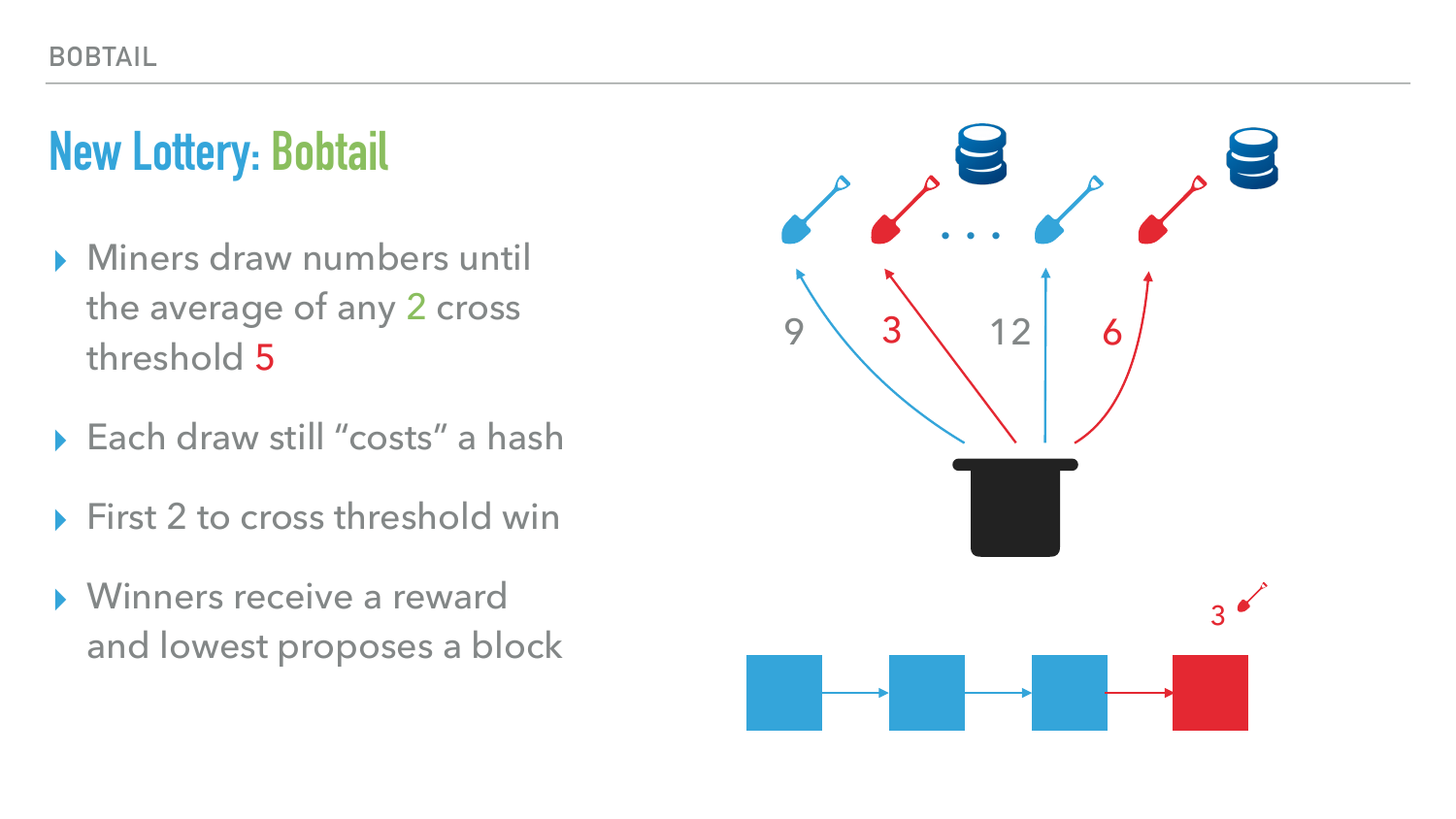## **Impact on Doublespend Attack Efficacy**

- ▶ Status quo (Bitcoin)
	- ▶ 20% attacker succeeds approximately 5% of the time after 6 confirmations 80.0%
- ▸ Bobtail with k=20
- ▶ 20% attacker succeeds less than 1% of the time with just 2 confirmations  $\overline{\phantom{0}}$  $\overline{\phantom{a}}$ Probe. of successive doublet



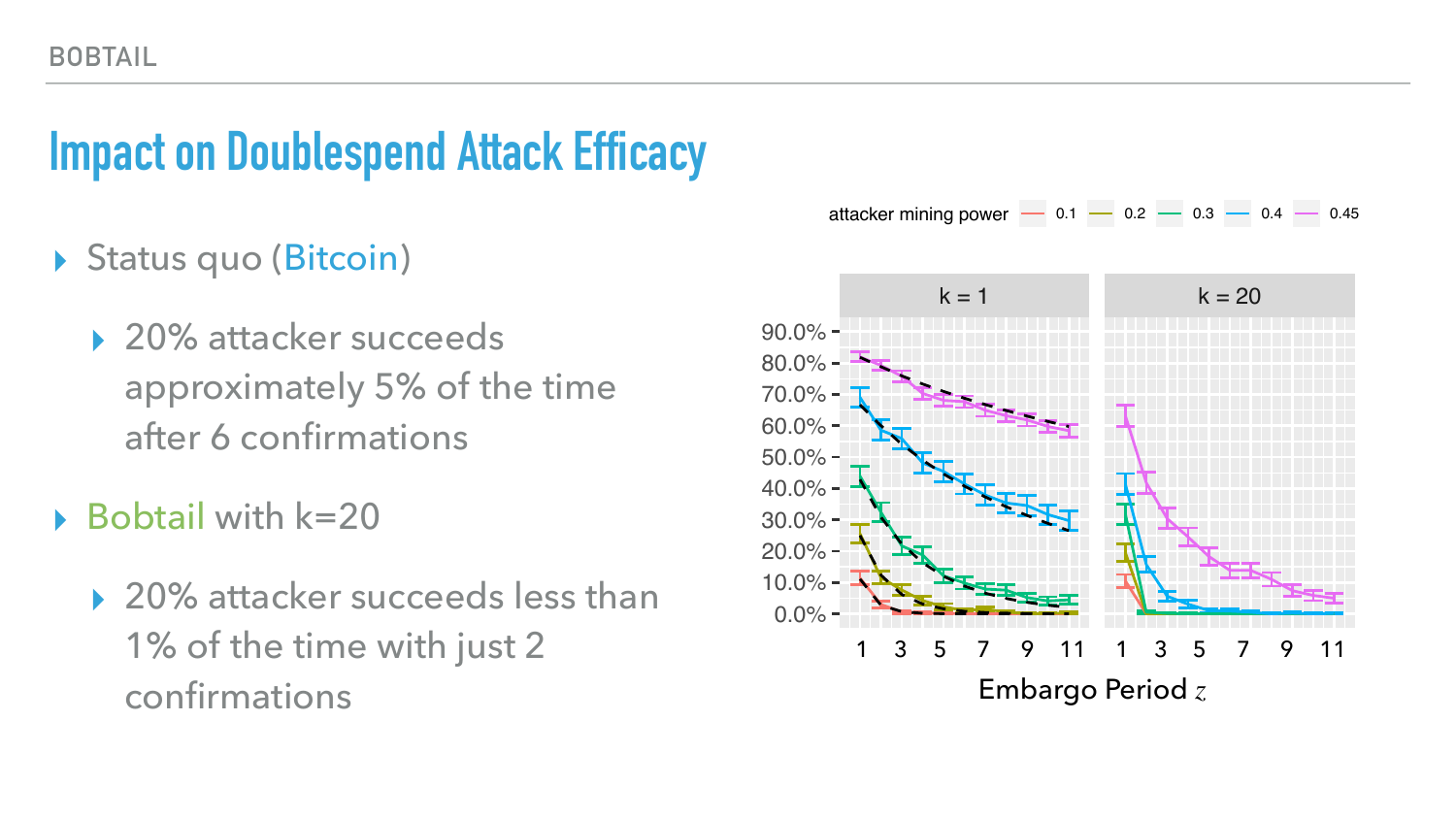#### **Relative Statistics**

▶ Mining time with Bobtail for fixed target t:

▸ When expected times are aligned:

▸ Expected value increases by ▸ Variance increases by *k* + 1 2  $(k + 1)(2k + 1)$ 6*k*

$$
\bullet \quad t_k = \frac{k+1}{2}t
$$

▸ Relative variance *O*(1/*k*)

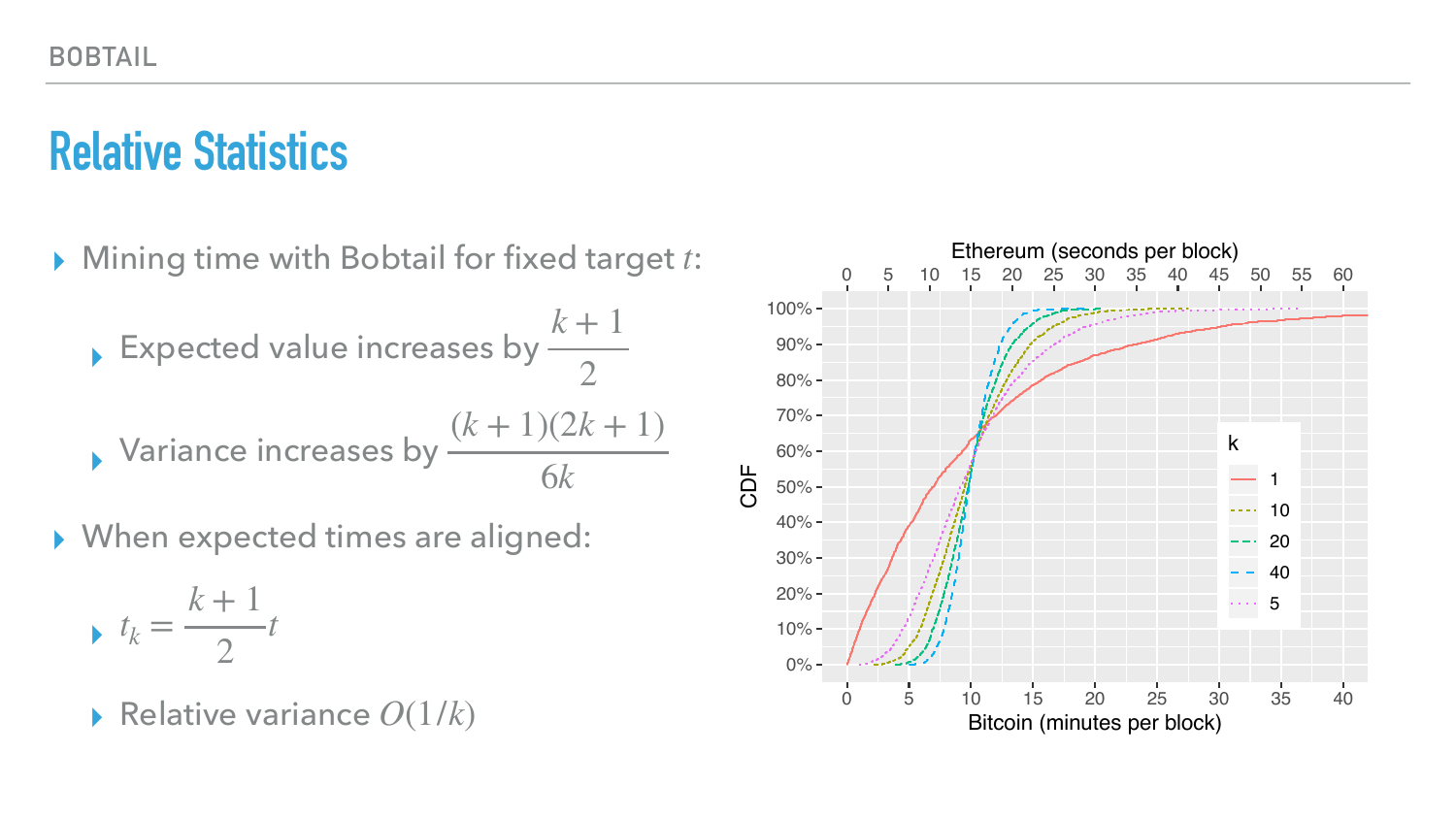#### **What is the Cost?**

#### ▸ Size of meta data increases by *k* ⋅ 160B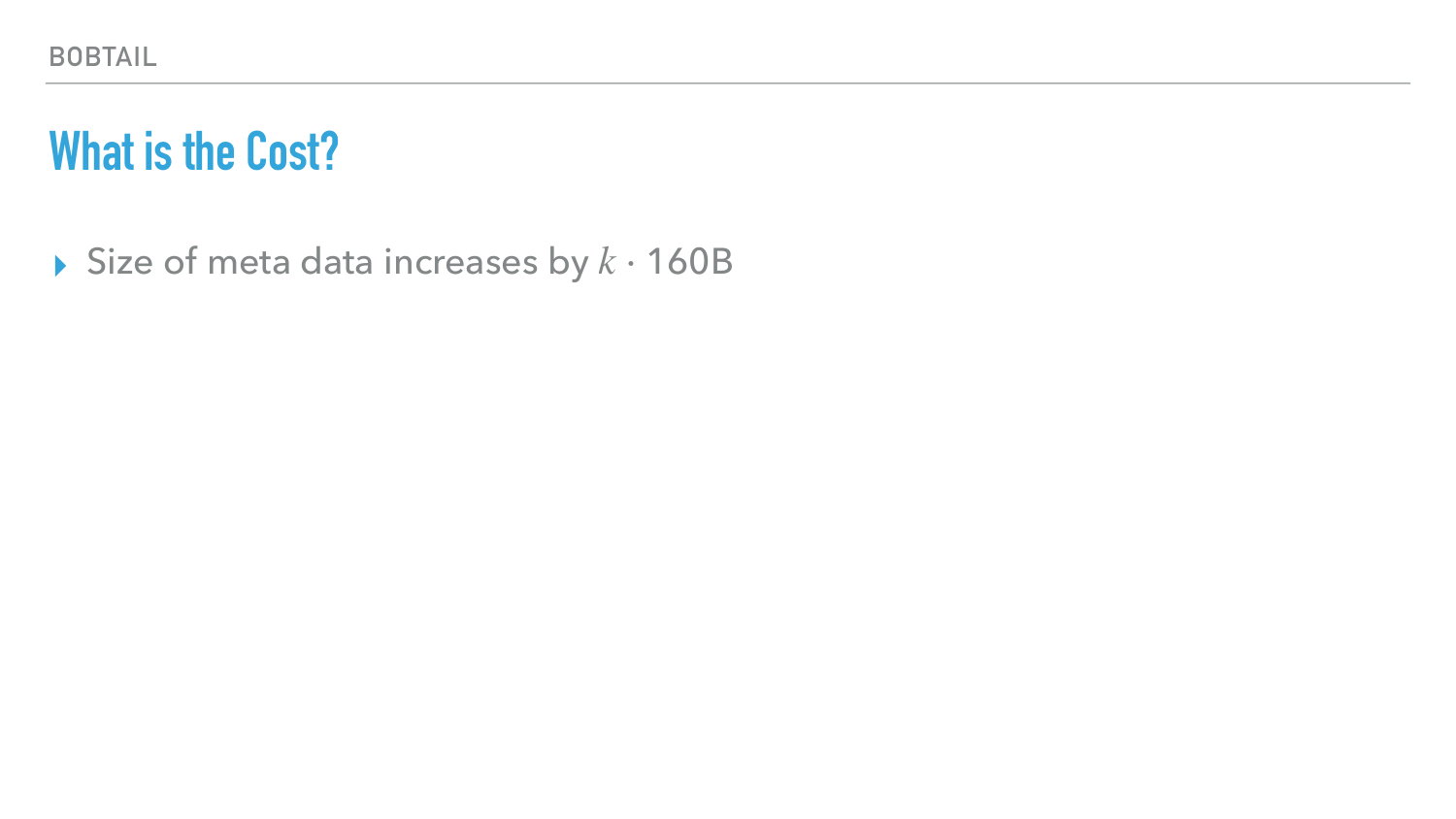- ▸ Size of meta data increases by 160B *k* ⋅
- ▸ **Increased network overhead** 
	- ▸ Mitigated by not sending proofs in the "tail"
	- ▶ Graphene can be used to reduce redundancy

#### **What is the Cost?**

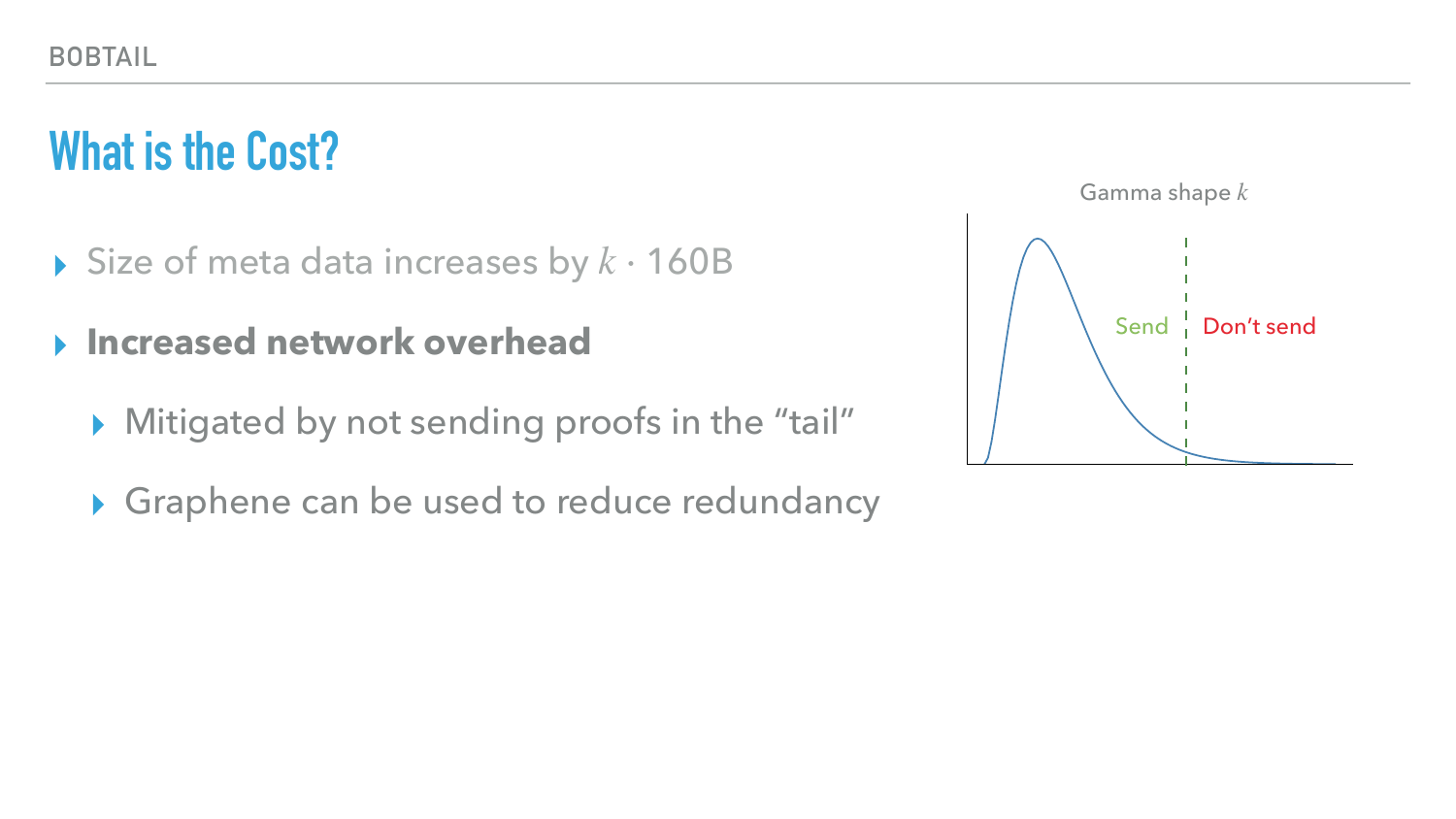#### **What is the Cost?**

- ▸ Size of meta data increases by 160B *k* ⋅
- ▸ Increased network overhead
- ▸ **New attacks must be considered** 
	- ▸ Proof withholding
	- ▸ Denial-of-Service (DoS)